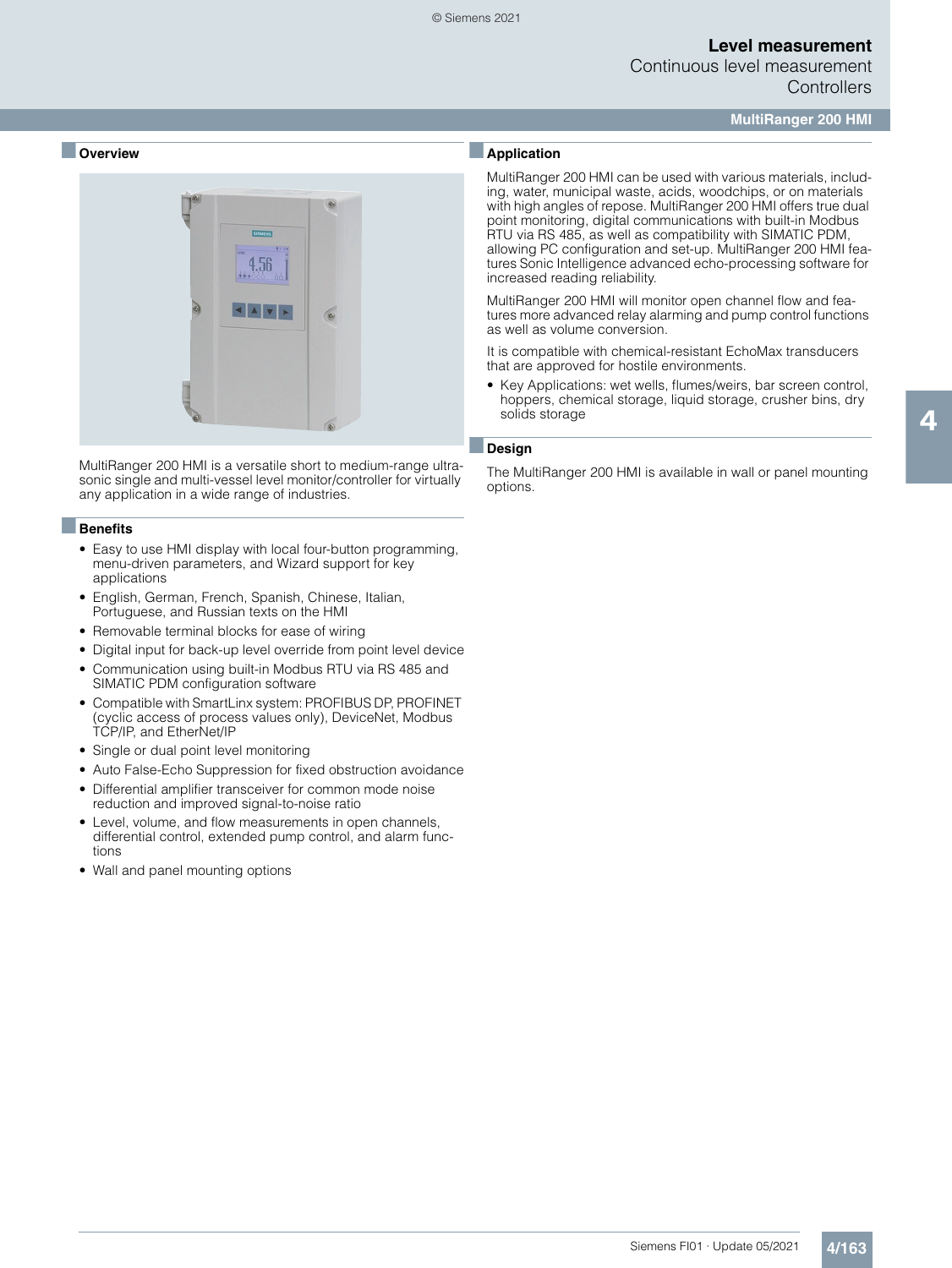Continuous level measurement **Controllers** 

# **MultiRanger 200 HMI**

## ■**Technical specifications**

| <b>Mode of Operation</b>                                                                       |                                                                                                                                                                                    |
|------------------------------------------------------------------------------------------------|------------------------------------------------------------------------------------------------------------------------------------------------------------------------------------|
| Measuring principle                                                                            | Ultrasonic level measurement                                                                                                                                                       |
| Measuring range                                                                                | $0.315$ m (1  50 ft)                                                                                                                                                               |
| Measuring points                                                                               | $1$ or $2$                                                                                                                                                                         |
| Input                                                                                          |                                                                                                                                                                                    |
| Analog                                                                                         | 0  20 mA or 4  20 mA,<br>from alternate device, scalable                                                                                                                           |
| <b>Discrete</b>                                                                                | 10  50 V DC switching level Logical<br>$0 \le 0.5$ V DC Logical 1 = 10  50 V<br>DC max, 3 mA                                                                                       |
| Output                                                                                         |                                                                                                                                                                                    |
| EchoMax transducer                                                                             | 44 kHz                                                                                                                                                                             |
| Ultrasonic transducer                                                                          | Compatible transducers: ST-H and<br>EchoMax series XPS-10, XPS-15/15F,<br>and XRS-5                                                                                                |
| Relays                                                                                         | Rating 5 A at 250 V AC, non-inductive                                                                                                                                              |
| mA output<br>· Max. load<br>• Resolution                                                       | 0  20 mA or 4  20 mA<br>750 $\Omega$ isolated<br>0.1 % of range                                                                                                                    |
| Accuracy                                                                                       |                                                                                                                                                                                    |
| Error in measurement                                                                           | $\bullet$ 0.25 % of range or 6 mm (0.24 inch),<br>whichever is greater<br>$\bullet$ ± 4 mm (0.16 inch) in combination<br>with an XRS-5 transducer on ranges<br>4 m (13 ft) or less |
| Resolution                                                                                     | 0.1 % of measuring range <sup>1)</sup> or 2 mm<br>(0.08 inch), whichever is greater                                                                                                |
| Temperature compensation                                                                       | • $-50$ $+150$ °C ( $-58$ $+302$ °F)<br>· Integral temperature sensor<br>· External TS-3 temperature sensor<br>(optional)<br>• Programmable fixed temperature<br>values            |
| <b>Rated operating conditions</b>                                                              |                                                                                                                                                                                    |
| Installation conditions<br>$\bullet$ Location<br>• Installation category<br>· Pollution degree | Indoor/outdoor<br>Ш<br>4                                                                                                                                                           |
| Ambient conditions<br>• Ambient temperature (housing)                                          | $-20$ $+50$ °C (-4 $+122$ °F)                                                                                                                                                      |

• Storage temperature  $-20$  ... +50 °C (-4 ... +122 °F)

| <b>Mode of Operation</b>                                                                                                               |                                                                                                                                                                                                                                                                                  |  |  |  |  |  |
|----------------------------------------------------------------------------------------------------------------------------------------|----------------------------------------------------------------------------------------------------------------------------------------------------------------------------------------------------------------------------------------------------------------------------------|--|--|--|--|--|
| Design                                                                                                                                 |                                                                                                                                                                                                                                                                                  |  |  |  |  |  |
| Weight<br>• Wall mount<br>• Panel mount                                                                                                | 1.22 kg (2.68 lb)<br>1.35 kg (2.97 lb)                                                                                                                                                                                                                                           |  |  |  |  |  |
| Material (enclosure)                                                                                                                   | Polycarbonate                                                                                                                                                                                                                                                                    |  |  |  |  |  |
| Degree of protection (enclosure)<br>• Wall mount<br>• Panel mount                                                                      | IP65/Type 4X/NEMA 4X<br>IP54/Type 3/NEMA 3                                                                                                                                                                                                                                       |  |  |  |  |  |
| Electrical connection<br>• Transducer and mA output signal<br>• Max. separation between transducer 365 m (1 200 ft)<br>and transceiver | 2-core copper conductor, twisted,<br>shielded, 0.5  0.75 mm <sup>2</sup><br>(22  18 AWG), Belden 8760 or<br>equivalent is acceptable                                                                                                                                             |  |  |  |  |  |
| <b>Displays and controls</b>                                                                                                           | 60 x 40 mm (2.36 x 1.57 inch) LCD<br>240 x 160 pixels resolution                                                                                                                                                                                                                 |  |  |  |  |  |
| Power supply                                                                                                                           |                                                                                                                                                                                                                                                                                  |  |  |  |  |  |
| AC version                                                                                                                             | 100  230 V AC $\pm$ 15 %, 50/60 Hz,<br>36 VA (17 W)                                                                                                                                                                                                                              |  |  |  |  |  |
| DC version                                                                                                                             | 12  30 V DC (20 W)                                                                                                                                                                                                                                                               |  |  |  |  |  |
| <b>Certificates and approvals</b>                                                                                                      | $\bullet$ CE, RCM, EAC, KCC <sup>2)</sup><br>· FM, CSA <sub>US/C</sub> , UL<br>• CSA Class I, Div. 2, Groups A, B, C,<br>and D, Class II, Div. 2, Groups F and<br>G, Class III (wall mount only)                                                                                 |  |  |  |  |  |
| Communication                                                                                                                          | ● RS 232 with Modbus RTU or ASCII<br>via RJ-11 connector<br>• RS 485 with Modbus RTU or ASCII<br>via terminal strips<br>• Optional: SmartLinx cards for<br>- PROFIBUS DP-V1, PROFINET<br>(cyclic access of process values<br>only)<br>- DeviceNet, Modbus TCP/IP,<br>EtherNet/IP |  |  |  |  |  |

1) Program range is defined as the empty distance to the face of the transducer plus any range extension

2) EMC performance available on request

4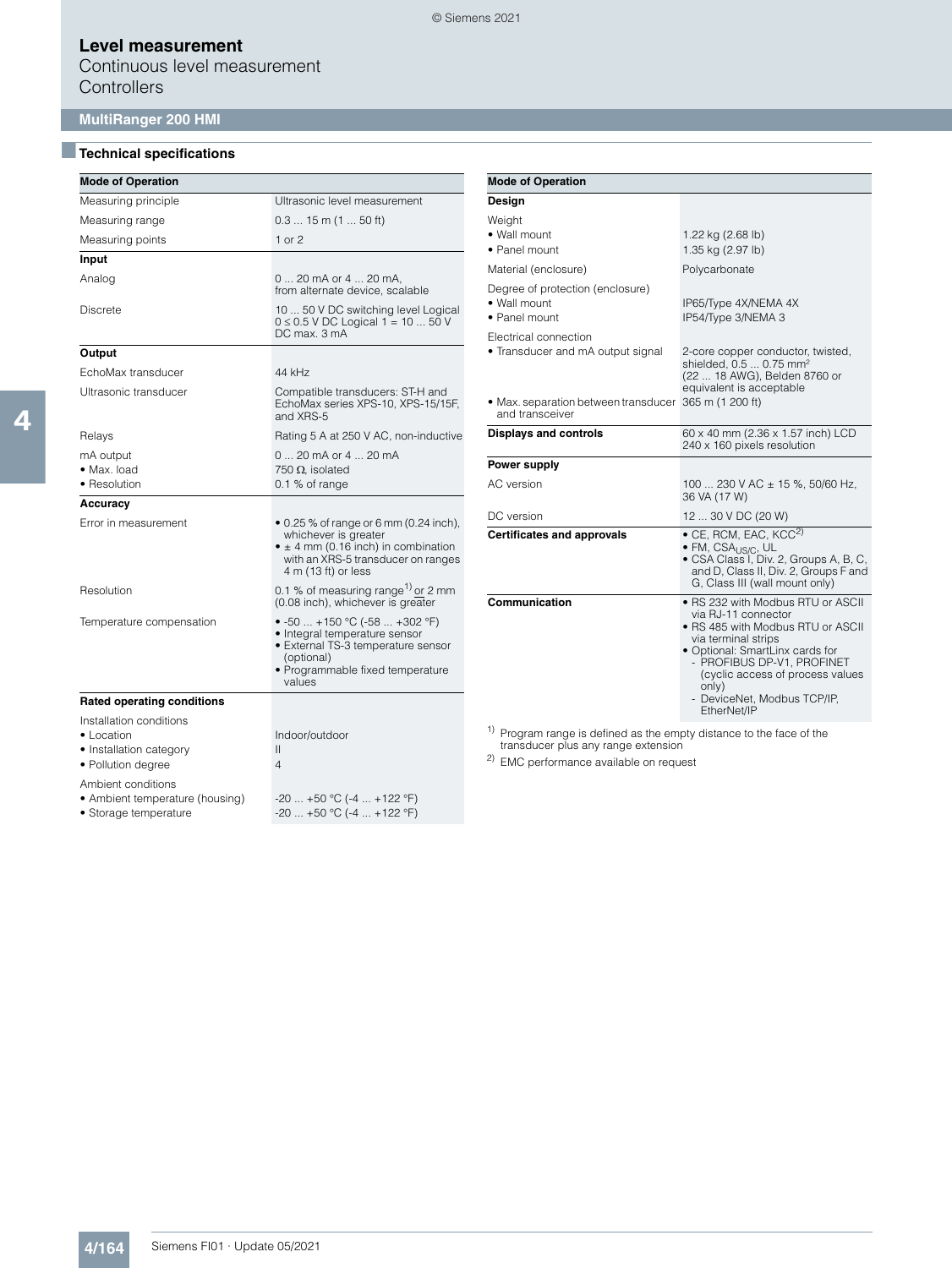#### © Siemens 2021

# **Level measurement**

Continuous level measurement **Controllers** 

# **MultiRanger 200 HMI**

| Selection and ordering data                                                                                                        |                | Article No.                |                |   |                                                                                                                                             | Order code      |
|------------------------------------------------------------------------------------------------------------------------------------|----------------|----------------------------|----------------|---|---------------------------------------------------------------------------------------------------------------------------------------------|-----------------|
| $\overline{\mathcal{A}}$<br>MultiRanger 200 Ultrasonic level controller                                                            |                | 7ML5033-                   |                |   | <b>Further designs</b>                                                                                                                      |                 |
| Continuous, non-contact, 15 m (50 ft) range.<br>Monitors level, volume, and open channel flow<br>in liquids, slurries, and solids. |                |                            |                |   | Please add "-Z" to Article No.<br>and specify Order code(s).                                                                                |                 |
| 7 Click on the Article No. for the online<br>configuration in the PIA Life Cycle Portal.                                           |                |                            |                |   | Stainless steel tag [69 x 50 mm (2.71 x 1.97 inch)]:<br>Measuring-point number/identification<br>(max. 27 characters) specify in plain text | <b>Y15</b>      |
| <b>Versions</b><br>MultiRanger 200, level, volume, flow, and differential                                                          | $\overline{2}$ |                            |                |   | Test Certificate: Manufacturer's test certificate<br>M to DIN 55350, Part 18 and to ISO 9000                                                | C <sub>11</sub> |
| measurements                                                                                                                       |                |                            |                |   | <b>Operating Instructions</b>                                                                                                               |                 |
| Mounting, enclosure design<br>4 button HMI, Wall mount, standard enclosure                                                         | D<br>E         |                            |                |   | All literature is available to download for free, in a<br>range of languages, at                                                            |                 |
| 4 button HMI, Wall mount, 4 entries, 4 M20 cable<br>glands included                                                                |                |                            |                |   | http://www.siemens.com/processinstrumentation/documentation                                                                                 |                 |
| 4 button HMI, Panel Mount                                                                                                          | F              |                            |                |   | <b>Optional equipment</b>                                                                                                                   | Article No.     |
| Input voltage<br>100  230 V AC                                                                                                     |                | A                          |                |   | Tag, stainless steel, 12 x 45 mm, one text line,<br>suitable for enclosures                                                                 | 7ML1930-1/      |
| 12  30 V DC                                                                                                                        |                | B                          |                |   | Sunshield, 304 Stainless steel                                                                                                              | 7ML1930-10      |
| Number of measurement points<br>Single point version                                                                               |                | $\bf{0}$                   |                |   | SITRANS RD100, loop powered display -<br>see Chapter 7                                                                                      | 7ML5741-        |
| Dual point version<br>Data communications (SmartLinx)                                                                              |                | 1                          |                |   | SITRANS RD150, remote digital display for<br>4  20 mA and HART devices - see Chapter 7                                                      | 7ML5742-        |
| Without module<br>SmartLinx PROFIBUS DP V0 module                                                                                  |                | $\bf{0}$<br>$\overline{2}$ |                |   | SITRANS RD200, universal input display with<br>Modbus conversion - see Chapter 7                                                            | 7ML5740-        |
| SmartLinx DeviceNet module<br>SmartLinx PROFIBUS DP V1 module<br>SmartLinx PROFINET module <sup>2)</sup>                           |                | 3<br>$\boldsymbol{A}$<br>5 |                |   | SITRANS RD300, dual line display with totalizer and<br>linearization curve and Modbus conversion -<br>see Chapter 7                         | 7ML5744-        |
| SmartLinx EtherNet/IP module                                                                                                       |                | 6                          |                |   | <b>Spare parts</b>                                                                                                                          |                 |
| SmartLinx Modbus TCP/IP module<br>See SmartLinx product page 4/348 for more                                                        |                | $\overline{7}$             |                |   | Power Supply Board (100  230 V AC)                                                                                                          | 7ML1830-1M      |
| information.                                                                                                                       |                |                            |                |   | Power Supply Board (12  30 V DC)                                                                                                            | 7ML1830-1M      |
| <b>Output relays</b>                                                                                                               |                |                            |                |   | Removable terminal blocks                                                                                                                   | A5E3882419      |
| 6 relays (4 Form A, 2 Form C), 250 V AC                                                                                            |                |                            | $\overline{2}$ |   | Spare lid with HMI.                                                                                                                         | A5E3577873      |
| <b>Approvals</b><br>General Purpose CE, FM, CSA <sub>US/C</sub> , UL listed, RCM,                                                  |                |                            |                | A | MultiRanger 200 HMI/HydroRanger 200 HMI, wall                                                                                               |                 |
| EAC, KCC<br>CSA Class I, Div. 2, Groups A, B, C, and D; Class II,                                                                  |                |                            |                | в | Spare lid with HMI.<br>MultiRanger 200 HMI/HydroRanger 200 HMI, panel                                                                       | A5E3577874      |
| Div. 2, Groups F and G; Class III <sup>1)</sup>                                                                                    |                |                            |                |   | SmartLinx DeviceNet module                                                                                                                  | 7ML1830-1I      |

<sup>1)</sup> Available with Mounting/Enclosure design options D or E.

<sup>2)</sup> SmartLinx PROFINET module is certified per standard V2.2.4.

|                                                                                                                                             | Order code      |
|---------------------------------------------------------------------------------------------------------------------------------------------|-----------------|
| <b>Further designs</b>                                                                                                                      |                 |
| Please add "-Z" to Article No.<br>and specify Order code(s).                                                                                |                 |
| Stainless steel tag [69 x 50 mm (2.71 x 1.97 inch)]:<br>Measuring-point number/identification<br>(max. 27 characters) specify in plain text | <b>Y15</b>      |
| Test Certificate: Manufacturer's test certificate<br>M to DIN 55350, Part 18 and to ISO 9000                                                | C <sub>11</sub> |
| <b>Operating Instructions</b>                                                                                                               |                 |
| All literature is available to download for free, in a<br>range of languages, at                                                            |                 |
| http://www.siemens.com/processinstrumentation/documentation                                                                                 |                 |
| <b>Optional equipment</b>                                                                                                                   | Article No.     |
| Tag, stainless steel, 12 x 45 mm, one text line,<br>suitable for enclosures                                                                 | 7ML1930-1AC     |
| Sunshield, 304 Stainless steel                                                                                                              | 7ML1930-1GA     |
| SITRANS RD100, loop powered display -<br>see Chapter 7                                                                                      | 7ML5741-        |
| SITRANS RD150, remote digital display for<br>4  20 mA and HART devices - see Chapter 7                                                      | 7ML5742--       |
| SITRANS RD200, universal input display with<br>Modbus conversion - see Chapter 7                                                            | 7ML5740-        |
| SITRANS RD300, dual line display with totalizer and<br>linearization curve and Modbus conversion -<br>see Chapter 7                         | 7ML5744-        |
| <b>Spare parts</b>                                                                                                                          |                 |
| Power Supply Board (100  230 V AC)                                                                                                          | 7ML1830-1MD     |
| Power Supply Board (12  30 V DC)                                                                                                            | 7ML1830-1ME     |
| Removable terminal blocks                                                                                                                   | A5E38824197     |
| Spare lid with HMI,<br>MultiRanger 200 HMI/HydroRanger 200 HMI, wall                                                                        | A5E35778738     |
| Spare lid with HMI,<br>MultiRanger 200 HMI/HydroRanger 200 HMI, panel                                                                       | A5E35778740     |
| SmartLinx DeviceNet module                                                                                                                  | 7ML1830-1HT     |
| SmartLinx PROFIBUS DP V1 module                                                                                                             | A5E35778741     |
| Smartlinx PROFINET IO module                                                                                                                | 7ML1830-1PM     |
| SmartLinx Modbus TCP/IP, EtherNet/IP module                                                                                                 | 7ML1830-1PN     |

4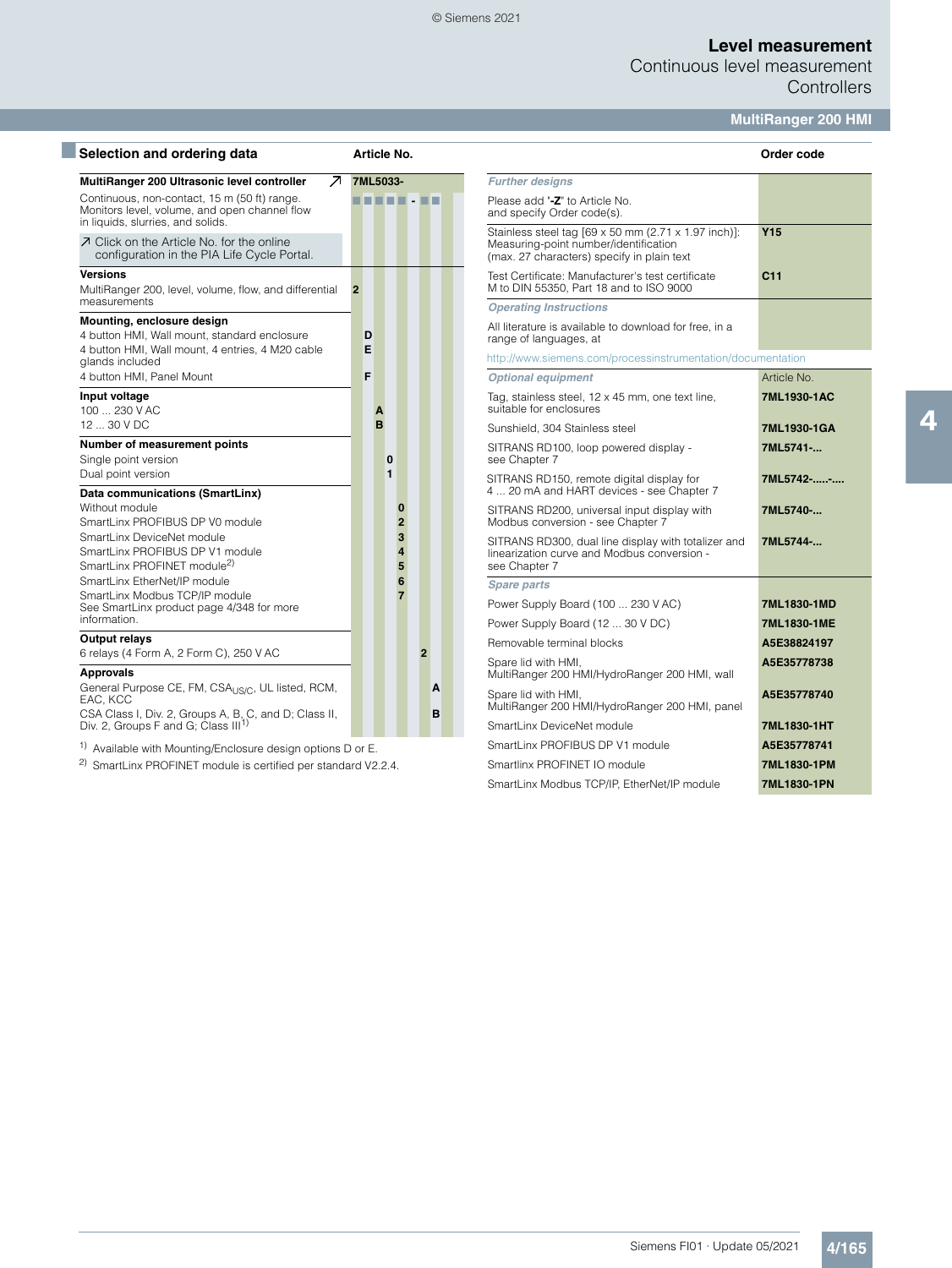Continuous level measurement **Controllers** 

# **MultiRanger 200 HMI**

### ■**Dimensional drawings**



MultiRanger 200 HMI, dimensions in mm (inch)